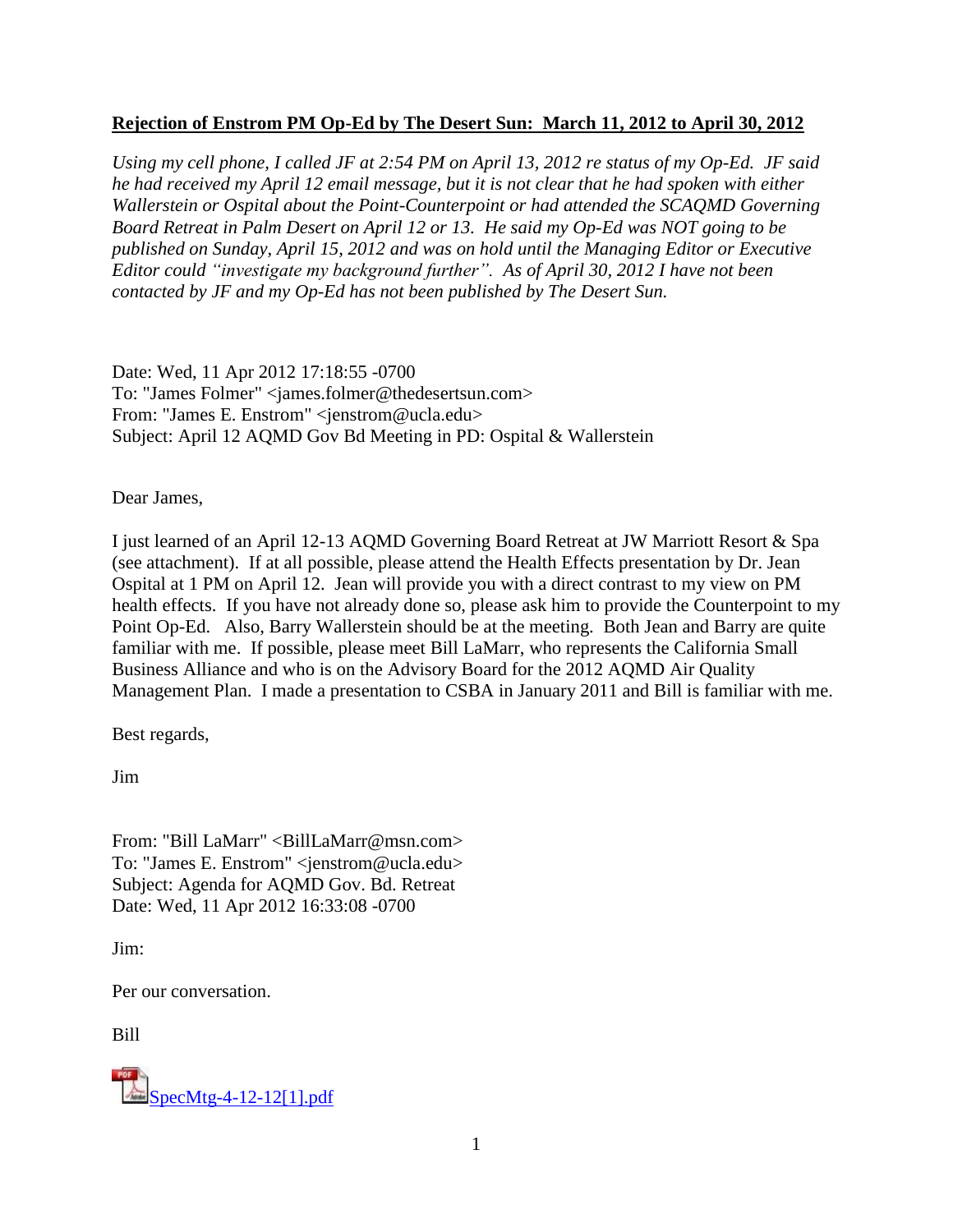*Using my cell phone, I called JF at 3:40 PM on April 6, 2012 re status of my Op-Ed. JF said he had not yet contacted Wallerstein about the Point-Counterpoint, but would call him during the week of April 9, 2012. If no one was willing to write a Counterpoint, he said my Op-Ed would be published as written, most likely on Sunday, April 15, 2012.*

Date: Wed, 04 Apr 2012 09:11:50 -0700 To: "Folmer, James" <jfolmer@palmspri.gannett.com> From: "James E. Enstrom" <jenstrom@ucla.edu> Subject: Clarification of Status of Op-Ed on PM Health Effects in CV

Dear James,

Thank you very much for clarifying the status of my Op-Ed. I suggest that you STRONGLY RECOMMEND that Barry Wallerstein, DEnv, write a Counterpoint to my Op-Ed. If he refuses, then I recommend that you specifically ask these AQMD officials in this order: Health Effects Officer Jean Ospital, DrPH ( [http://www.aqmd.gov/bios/ms\\_ospital\\_jean.html\)](http://www.aqmd.gov/bios/ms_ospital_jean.html), Deputy Executive Officer Chung Liu, DEnv ( [http://www.aqmd.gov/bios/ms\\_liu\\_chung.html\)](http://www.aqmd.gov/bios/ms_liu_chung.html), and Deputy Executive Officer Elaine Chang, DrPH [\(](http://www.aqmd.gov/bios/ms_chang_elaine.html) [http://www.aqmd.gov/bios/ms\\_chang\\_elaine.html\)](http://www.aqmd.gov/bios/ms_chang_elaine.html). Wallerstein, Ospital, and Liu all obtained their doctoral degrees at the UCLA School of Public Health. If all four refuse, then I recommend that you ask the two health effects experts cited by K Kaufmann: UC Irvine Professor Michael Kleinman and USC Professor James Gauderman. If they refuse, then I will give you the names of several additional experts who have views different than my own.

If you have not done so already, you definitely need to watch the ReasonTV YouTube about my UCLA situation that I suggested to you ( [http://reason.com/blog/2011/04/04/the-green-politics](http://reason.com/blog/2011/04/04/the-green-politics-of-reprisal)[of-reprisal\)](http://reason.com/blog/2011/04/04/the-green-politics-of-reprisal) and you need to confirm that I am currently listed in the UCLA Directory [\(](http://www.directory.ucla.edu/) [http://www.directory.ucla.edu/\)](http://www.directory.ucla.edu/). Also, you need to read my unanswered April 27, 2011 concerns about the 2007 AQMP and SIP regarding PM2.5 ( [http://www.arb.ca.gov/lists/sip2011/3](http://www.arb.ca.gov/lists/sip2011/3-carb_enstrom_comments_on_sip_for_pm2.5_042711.pdf) [carb\\_enstrom\\_comments\\_on\\_sip\\_for\\_pm2.5\\_042711.pdf](http://www.arb.ca.gov/lists/sip2011/3-carb_enstrom_comments_on_sip_for_pm2.5_042711.pdf) ).

Please keep me posted on developments.

Jim Enstrom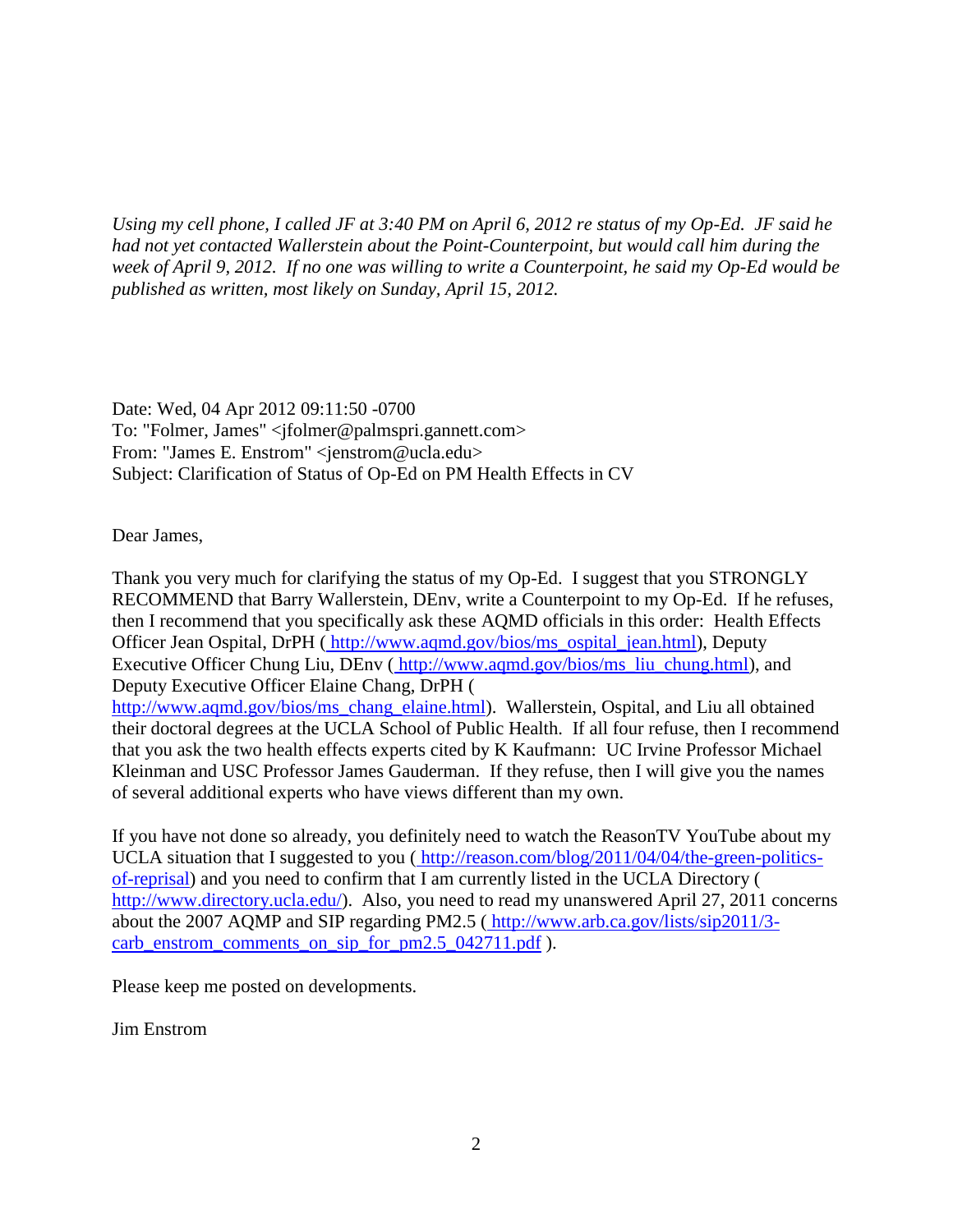From: "Folmer, James" <jfolmer@palmspri.gannett.com> To: "James E. Enstrom" <jenstrom@ucla.edu> Date: Wed, 4 Apr 2012 08:32:19 -0700 Subject: RE: Proposed Op-Ed on Particulate Matter Health Effects in CV

FYI, we held your column, but not because of any doubts about your status at UCLA. Talking it over with my managing editor, we decided to pursue presenting this as a point-counterpoint. I'll call Barry Wallerstein to see if he's interested in writing about AQMD's view of particulate matter or if he wants to recommend a writer. We have an editorial meeting next week with Supervisor John Benoit and CVAG Director Tom Kirk next week, so it may line up for a nice Sunday package.

If it doesn't work out, we'll print your column on its own.

Thanks for being patient and thanks again for the contribution.

*At about 4:00 PM on April 3, 2012 JF called my UCLA phone number, (310) 825-2048, which is shown in my March 21, 2012 email message. At that point in time JF had been corresponding with me since March 21, 2012 via my UCLA email address and was speaking to me via my UCLA phone number. He said he was doing his "due diligence" as an editor and asked me, in a very quizzical manner, if I was "still at UCLA." I answered yes and told him he could check the online UCLA Directory and he could learn more about me by Googling "Enstrom Reason" and watching the 2011 ReasonTV YouTube about my UCLA situation. He said he would check me out. I have described my conversation with JF as best I can remember it.*

From: "Folmer, James" <jfolmer@palmspri.gannett.com> To: "James E. Enstrom" <jenstrom@ucla.edu> Date: Tue, 3 Apr 2012 11:16:59 -0700 Subject: RE: Final Version of Op-Ed on PM Health Effects in CV

Sorry about the "g". It's correct in the paper.

Date: Tue, 03 Apr 2012 11:04:08 -0700 To: "Folmer, James" <jfolmer@palmspri.gannett.com> From: "James E. Enstrom" <jenstrom@ucla.edu> Subject: Final Version of Op-Ed on PM Health Effects in CV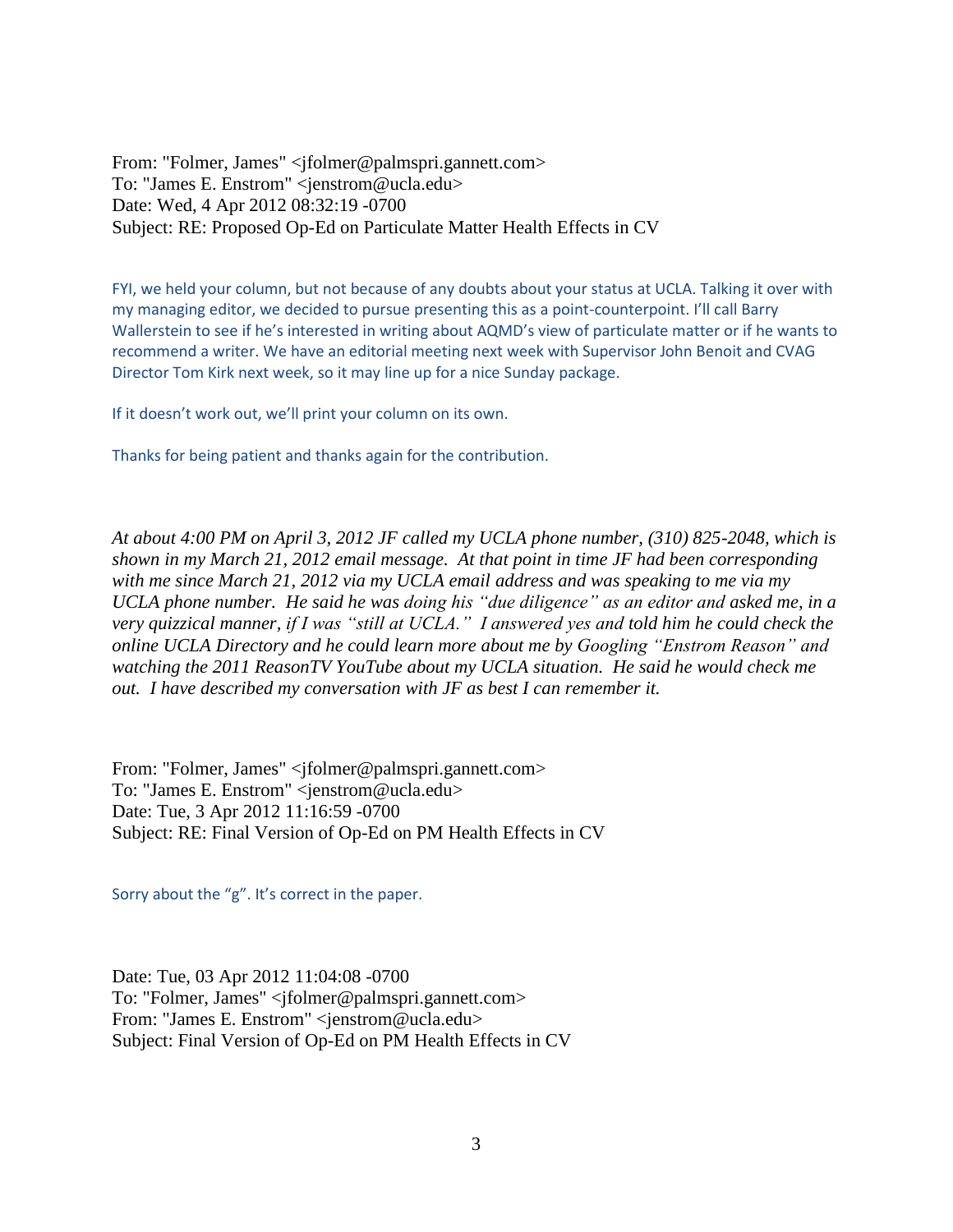Dear James,

Thank you for sending me the edited version of my Op-Ed. Your version is acceptable to me. If possible, at the end of the Op-Ed, I would like you to include links to the March 11 Desert Sun Special Report and to your March 14 Editorial, above the links from my Op-Ed. I inserted the direct link to the California Energy Commission assessment.

Just to clarify, my last name is spelled without a "g": Enstrom.

Jim

From: "Folmer, James" <jfolmer@palmspri.gannett.com> To: "James E. Enstrom" <jenstrom@ucla.edu> Date: Tue, 3 Apr 2012 09:44:35 -0700 Subject: RE: Proposed Op-Ed on Particulate Matter Health Effects in CV

### **Dr. Engstrom, here's the edited version. I did minimal editing, just a few tweaks to match AP style. I replaced** µg/m<sup>3</sup>**with "micrograms per cubic meter." Please let me know if that's acceptable.**

### **Also, I took your website references out of the body of the column and put them in a breakout (below) to make it more readable.**

#### **It will be in Wednesday's edition. Thanks for the contribution.**

The Desert Sun has recently published a special report and an editorial on the Sentinel power plant that is under construction by Competitive Power Ventures. Substantial concern has been expressed about the impact of the particulate matter (PM) pollution that will be generated by the plant. I would like to provide my perspective on the PM levels associated with the plant and the health effects associated with PM. PM consists of "inhalable course particles" (PM10) and "fine particles" (PM2.5).

Based on the April 15, 2010, California Energy Commission air quality assessment for the Sentinel plant, Table 13 indicates that the maximum annual background PM10 level in the Coachella Valley will be increased from 54.9 microgram per cubic meter to 55.33 during plant operation. This represents a "worse case (maximum)" increase of only 0.8 percent. Based on the South Coast Air Quality Management District (AQMD) Final 2007 Air Quality Management Plan, the maximum annual average PM10 level in the Coachella Valley (Salton Sea Air Basin) is only 45.7 micrograms per cubic meter.

All these levels are quite similar to the U.S. EPA's 1987-2006 annual standard for PM10 of 50 micrograms per cubic meter. However, this standard was revoked in 2006 due to "inadequate" evidence of long-term health effects of PM10, as summarized in the 2004 and 2009 EPA Integrated Science Assessment for Particulate Matter.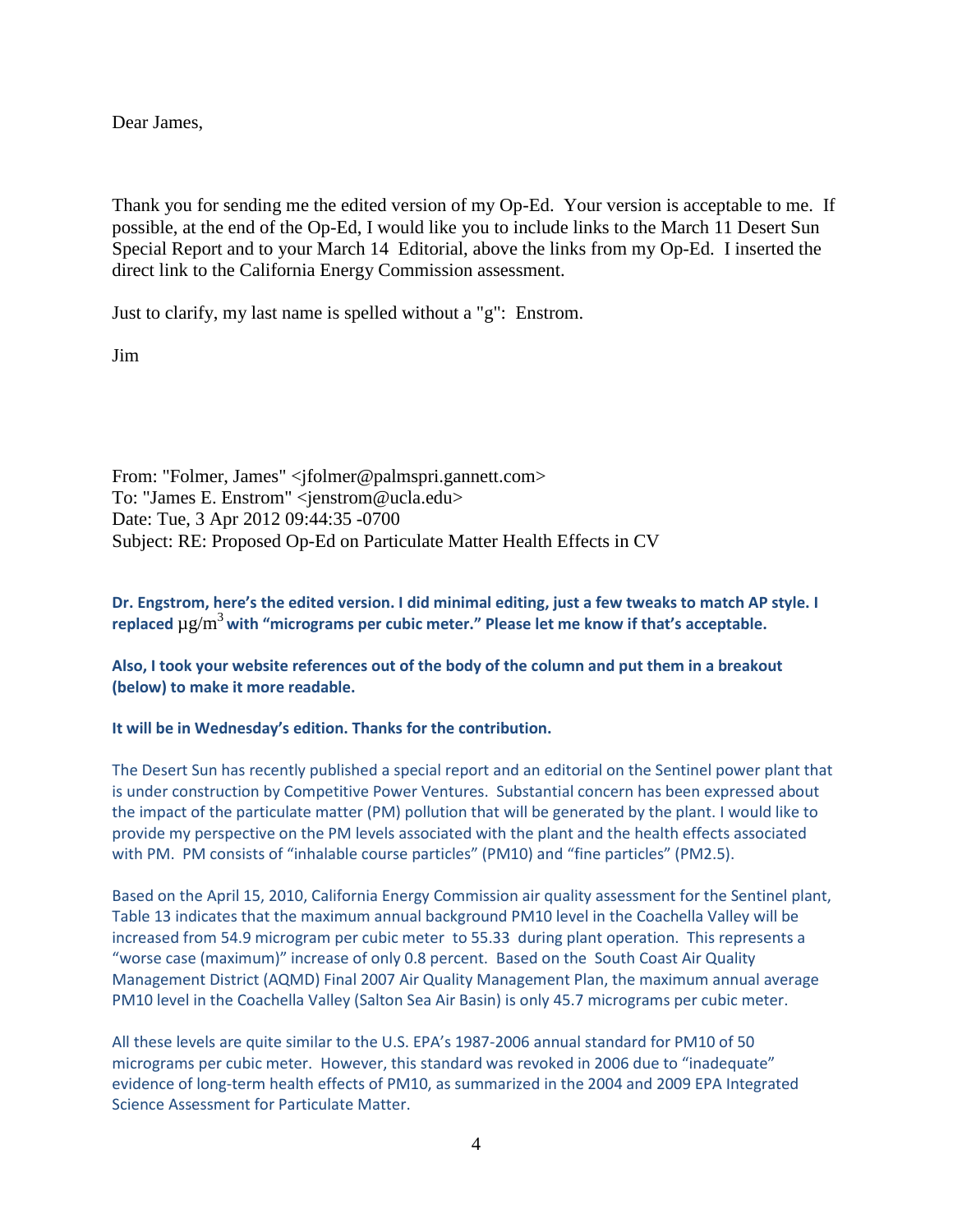The Desert Sun claim that "the Sentinel plant would increase the (PM10) level to 277 percent above the state standard" is highly misleading because it is based on the California Energy Commission's Table 13 comparison of 55.33 micrograms per cubic meter with the California annual standard for PM10 of 20. But this state standard was established by the California Air Resources Board in 2002 and does not reflect the extensive null evidence on PM10 health effects that has been published since 2002.

In January 2007, the Air Resources Board and AQMD approved \$1,034,358 in funding, half from each agency, for two major epidemiologic studies on the relationship between PM (PM10 and PM2.5) and death in California. The study based on the American Cancer Society cohort was conducted by UC Berkeley professor Michael Jerrett and 13 other investigators.

The study based on the California Teachers Study cohort was conducted by Michael Lipsett of the California Department of Public Health and nine other investigators. A primary purpose of these studies was to produce new California evidence "to assist with the review of ambient air quality standards."

The results of these two studies were published in 2011 and they both found no relationship between PM and total mortality in California. The Jerrett Study found that total mortality during 1982-2000 among about 75,000 California adults was not related to either PM10 or PM2.5 in eight of nine models tested. The Lipsett Study found that total mortality during 2000-2005 among about 75,000 female

California teachers was not related to either PM10 or PM2.5.

The studies found some unexplained evidence of increased cardiovascular disease risk and decreased cancer risk, but there was no overall increased risk of death. These null results agree with the overwhelmingly null results for California that have been published since 2000, which include my 2005 results.

Thus, based on all the evidence described above, there is no health risk associated with PM in the Coachella Valley or in California as a whole and there will be no health risk from PM after the Sentinal power plant is operational. However, since AQMD and others have a different perspective and since The Desert Sun stated that "Robust debate on this issue is needed," I propose that an open forum be organized so that AQMD Executive Officer Barry Wallerstein and I can debate our different views on the health effects of PM in the Coachella Valley. Hopefully, our debate will help resolve the PM health effects issue.

James E. Enstrom is on the research faculty at the UCLA School of Public Health and has been conducting epidemiologic research there since 1973. Email him at jenstrom@ucla.edu

#### LEARN MORE ABOUT PARTICULATE MATTER

Read the California Energy Commission air quality assessment for the Sentinel plant at mydesert.com/opinion

Websites cited by James E. Engstrom: www.epa.gov/pm/ www.aqmd.gov/aqmp/07aqmp/aqmp/Chapter\_2.pdf www.epa.gov/ttn/naaqs/standards/pm/s\_pm\_history.html cfpub.epa.gov/ncea/cfm/recordisplay.cfm?deid=216546 www.arb.ca.gov/board/books/2007/012507/07-1-4pres.pdf wmbriggs.com/blog/?p=4587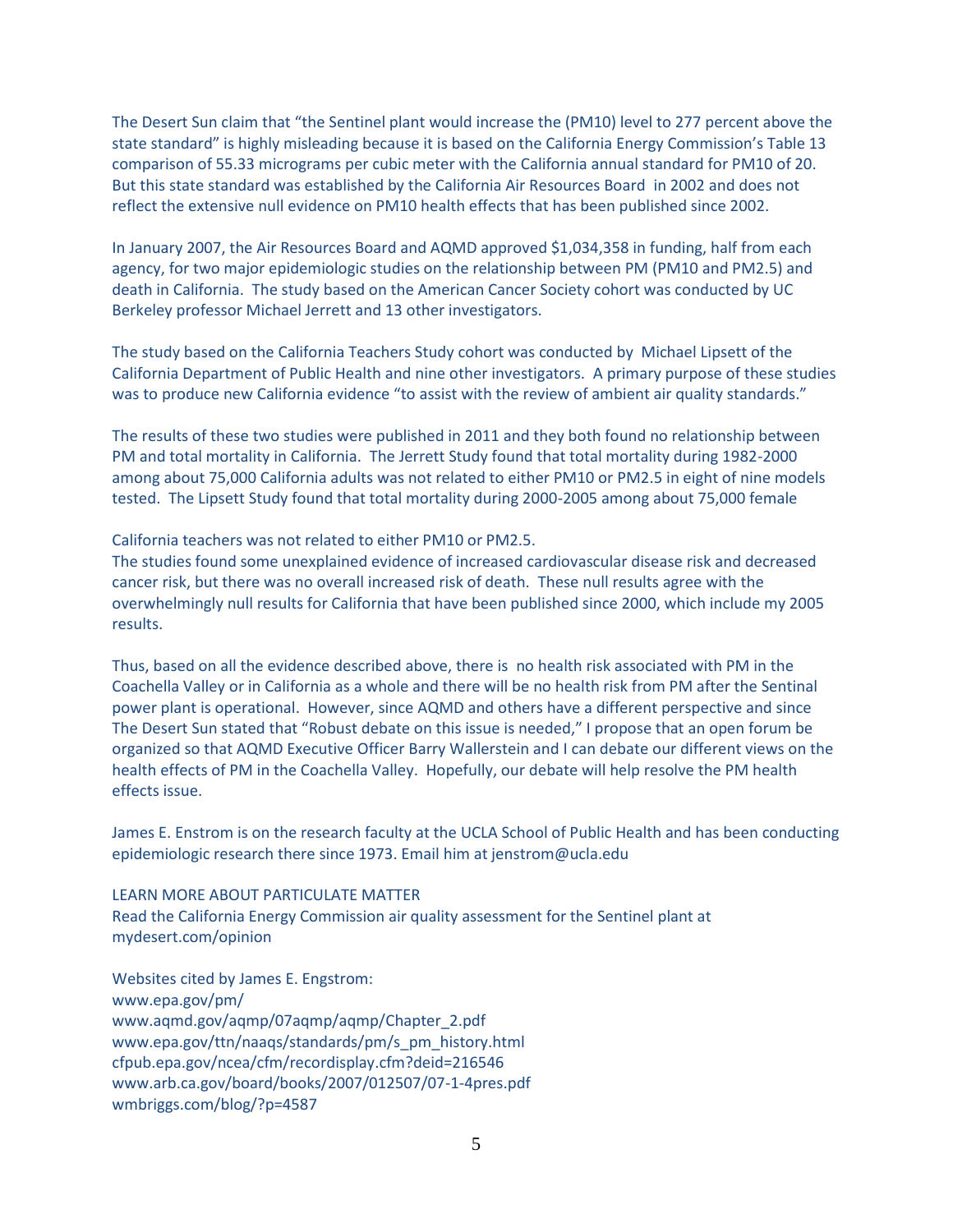ajrccm.atsjournals.org/content/184/7/828.short www.scientificintegrityinstitute.org/Enstrom081111.pdf

From: "Folmer, James" <jfolmer@palmspri.gannett.com> To: "James E. Enstrom" <jenstrom@ucla.edu> Date: Wed, 28 Mar 2012 13:11:05 -0700 Subject: RE: April 5 DSun Op-Ed on PM Health Effects & Enstrom Photo

Photo is fine. I'll try to remember to send you the edited version. Feel free to pester me on Tuesday, but we can never promise exactly when a column will run depending on what's happening in the news.

Thanks.

Date: Wed, 28 Mar 2012 12:56:20 -0700 To: "Folmer, James" <jfolmer@palmspri.gannett.com> From: "James E. Enstrom" <jenstrom@ucla.edu> Subject: April 5 DSun Op-Ed on PM Health Effects & Enstrom Photo

Thank you very much for accepting my Op-Ed. Can I see the edited final version of the Op-Ed before April 5? Attached is a JPG photo of me. Please let me know if this photo is not satisfactory.

[EnstromPhotoE4.JPG](../documents%20and%20settings/james%20enstrom/application%20data/qualcomm/eudora/attach/EnstromPhotoE4.JPG) 

From: "Folmer, James" <jfolmer@palmspri.gannett.com> To: "James E. Enstrom" <jenstrom@ucla.edu> Date: Tue, 27 Mar 2012 08:01:36 -0700 Subject: RE: Proposed Op-Ed on Particulate Matter Health Effects in CV

Thanks for the column. I put it on the schedule for April 5. Hopefully, that will stick.

I downloaded that photo from Forbes, but it's too small to use in print. Please send a jpeg attachment. Ideal size is 1mg at 200dpi. Thanks again.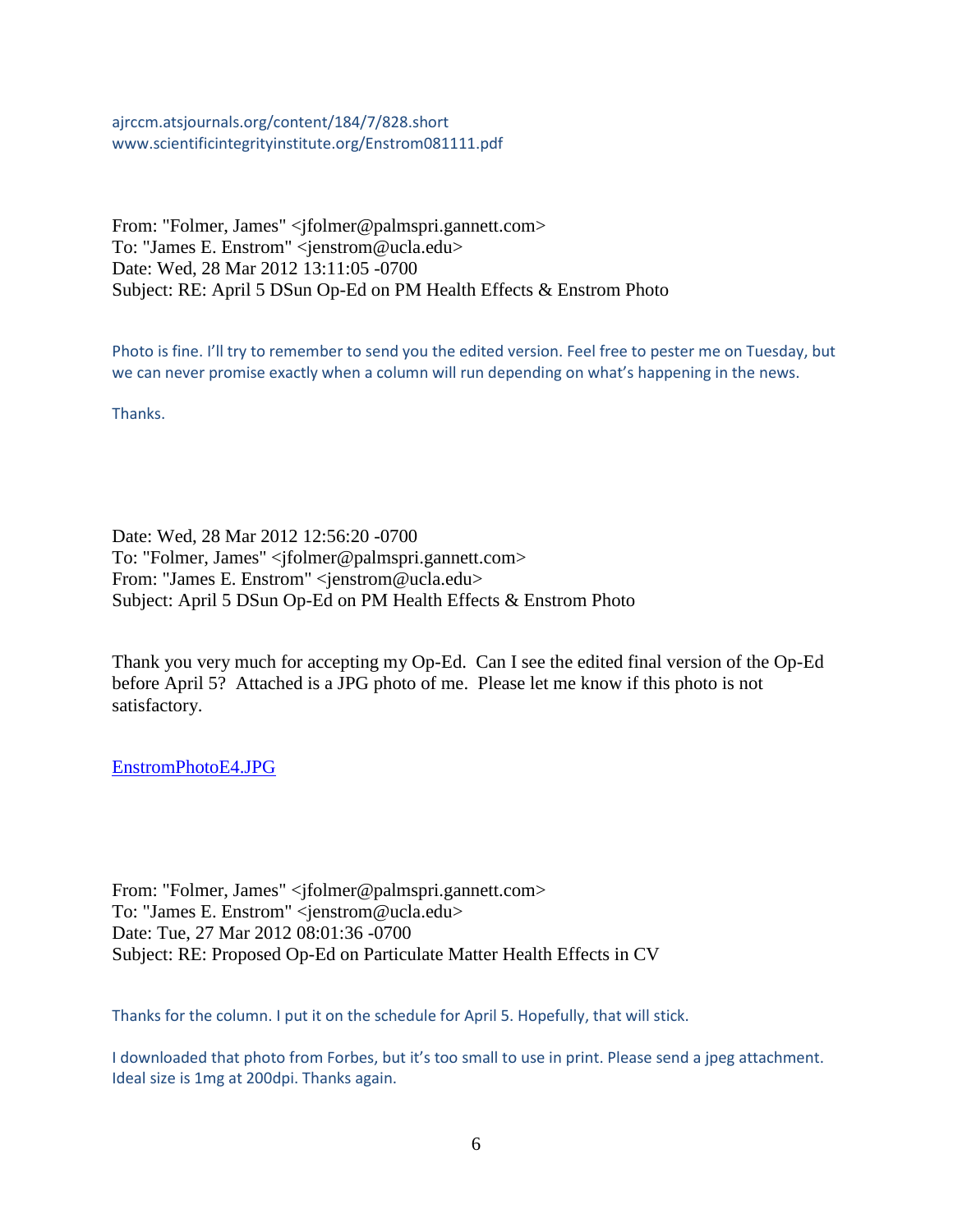Date: Wed, 21 Mar 2012 10:03:29 -0700 To: "James Folmer" <james.folmer@thedesertsun.com> From: "James E. Enstrom" <jenstrom@ucla.edu> Subject: Proposed Op-Ed on Particulate Matter Health Effects in CV

March 21, 2012

James Folmer Community Conversations Editor The Desert Sun james.folmer@thedesertsun.com

Dear Mr. Folmer,

I spoke to you last Friday about responding to your March 14, 2012 Editorial "Reducing pollution must be the Sentinel fee's goal." You stated that you would consider a 600-word Op-Ed from me that could be published in early April. I have attached my proposed Op-Ed "Particulate Matter is Not Harming Coachella Valley Residents." I have included web links in my Op-Ed so that you can confirm all the statements that I have made, but these links do not have to be retained in the final version. Because my Op-Ed is quite detailed, I am willing to work with you in order to make it as clear and understandable as possible. A photo of me is included in my June 9, 2010 Forbes.com Commentary "California's Diesel Regulations are Hot Air" < [http://www.forbes.com/2010/06/08/california-diesel-regulation-pollution-opinions](http://www.forbes.com/2010/06/08/california-diesel-regulation-pollution-opinions-columnists-henry-i-miller-james-e-enstrom.html)[columnists-henry-i-miller-james-e-enstrom.html](http://www.forbes.com/2010/06/08/california-diesel-regulation-pollution-opinions-columnists-henry-i-miller-james-e-enstrom.html) >. I can send you another photo.

Thank you very much for your interest and assistance.

Best regards,

Jim James E. Enstrom, Ph.D., M.P.H. UCLA School of Public Health Los Angeles, CA 90095-1772 jenstrom@ucla.edu (310) 825-2048

[Enstrom Op-Ed for Desert Sun on PM Health Effects 032012.doc](../documents%20and%20settings/james%20enstrom/application%20data/qualcomm/eudora/attach/Enstrom%20Op-Ed%20for%20Desert%20Sun%20on%20PM%20Health%20Effects%20032012.doc) (see below for Enstrom Op-Ed that was attached)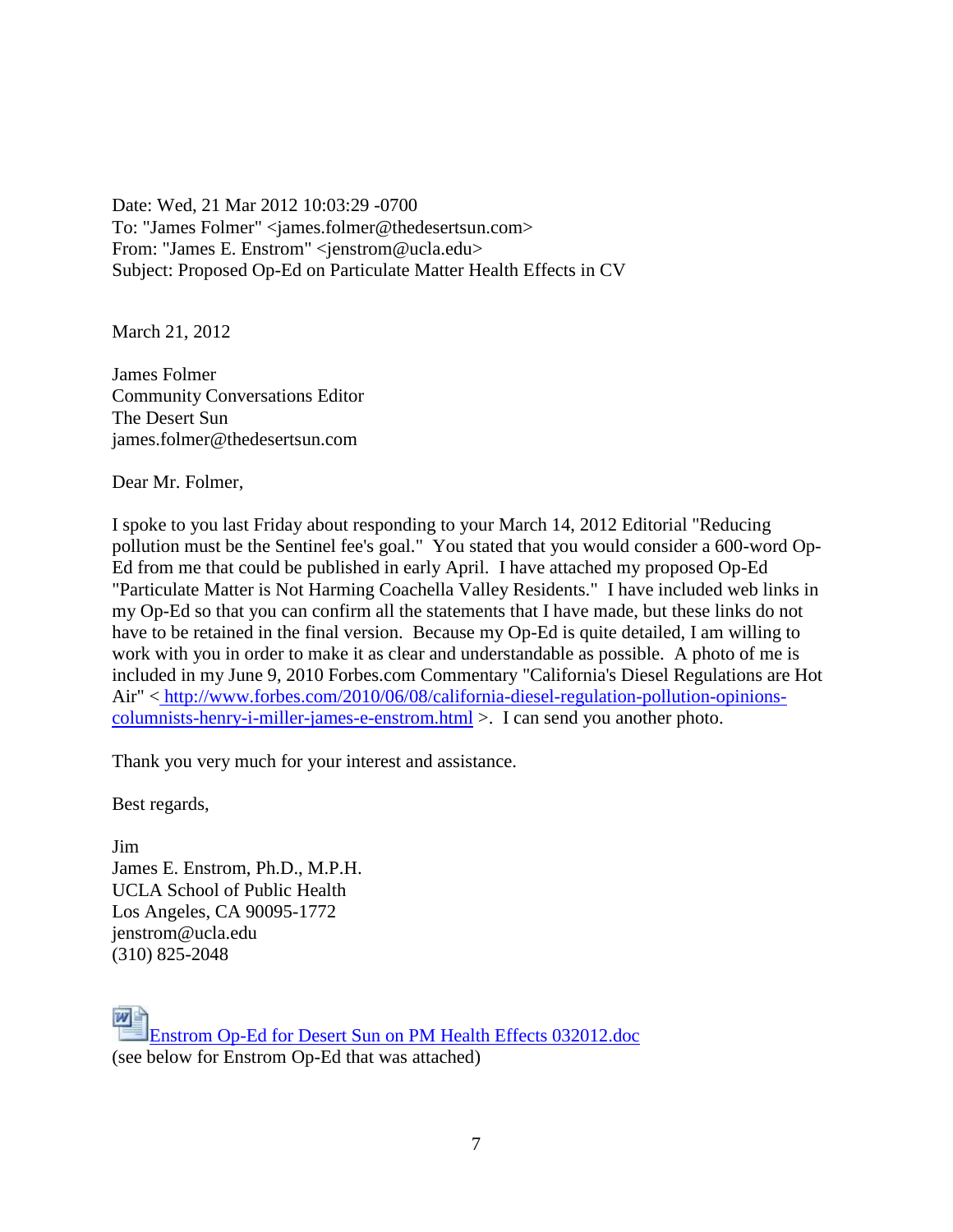### Proposed Desert Sun Op-Ed

### **Particulate Matter is Not Harming Coachella Valley Residents**

James E. Enstrom, Ph.D., M.P.H. UCLA School of Public Health Los Angeles, CA 90095-1772 [jenstrom@ucla.edu](mailto:jenstrom@ucla.edu) (310) 825-2048

March 20, 2012

The Desert Sun has recently published a special report and editorial on the Sentinel power plant that is under construction by Competitive Power Ventures. Substantial concern has been expressed about the impact of the particulate matter (PM) pollution that will be generated by the plant. Thus, I would like to provide my perspective on the PM levels associated with the plant and the health effects associated with PM. PM consists of "inhalable course particles" (PM10) and "fine particles" (PM2.5) [\(http://www.epa.gov/pm/\)](http://www.epa.gov/pm/).

Based on the April 15, 2010 California Energy Commission (CEC) air quality assessment for the Sentinel plant [\(http://www.energy.ca.gov/2008publications/CEC-700-2008-005/CEC-700-2008-](http://www.energy.ca.gov/2008publications/CEC-700-2008-005/CEC-700-2008-005-FSA-AD.PDF) [005-FSA-AD.PDF\)](http://www.energy.ca.gov/2008publications/CEC-700-2008-005/CEC-700-2008-005-FSA-AD.PDF), Table 13 indicates that the maximum annual background PM10 level in the Coachella Valley will be increased from 54.9  $\mu$ g/m<sup>3</sup> to 55.33  $\mu$ g/m<sup>3</sup> during plant operation. This represents a "worse case (maximum)" increase of only 0.8%. Based on the currently operative South Coast Air Quality Management District (AQMD) Final 2007 Air Quality Management Plan [\(http://www.aqmd.gov/aqmp/07aqmp/aqmp/Chapter\\_2.pdf\)](http://www.aqmd.gov/aqmp/07aqmp/aqmp/Chapter_2.pdf), the maximum annual average PM10 level in the Coachella Valley (Salton Sea Air Basin) is only 45.7 µg/m<sup>3</sup>.

All these levels are quite similar to the US EPA's 1987-2006 annual standard for PM10 of 50  $\mu$ g/m<sup>3</sup>[\(http://www.epa.gov/ttn/naaqs/standards/pm/s\\_pm\\_history.html\)](http://www.epa.gov/ttn/naaqs/standards/pm/s_pm_history.html). However, this standard was revoked in 2006 due to "inadequate" evidence of long-term health effects of PM10, as summarized in the 2004 and 2009 EPA Integrated Science Assessment for Particulate Matter [\(http://cfpub.epa.gov/ncea/cfm/recordisplay.cfm?deid=216546\)](http://cfpub.epa.gov/ncea/cfm/recordisplay.cfm?deid=216546).

The Desert Sun claim that "the Sentinal plant would increase the [PM10] level to 277% above the state standard" is highly misleading because it is based on the CEC Table 13 comparison of 55.33  $\mu$ g/m<sup>3</sup> with the California annual standard for PM10 of 20  $\mu$ g/m<sup>3</sup>. But this state standard was established by the California Air Resources Board (CARB) in 2002 and does not reflect the extensive null evidence on PM10 health effects that has been published since 2002.

In January 2007 CARB and AQMD approved \$1,034,358 in funding, half from each agency, for two major epidemiologic studies on the relationship between PM (PM10 and PM2.5) and death in California [\(http://www.arb.ca.gov/board/books/2007/012507/07-1-4pres.pdf\)](http://www.arb.ca.gov/board/books/2007/012507/07-1-4pres.pdf). The study based on the American Cancer Society cohort was conducted by UC Berkeley Professor Michael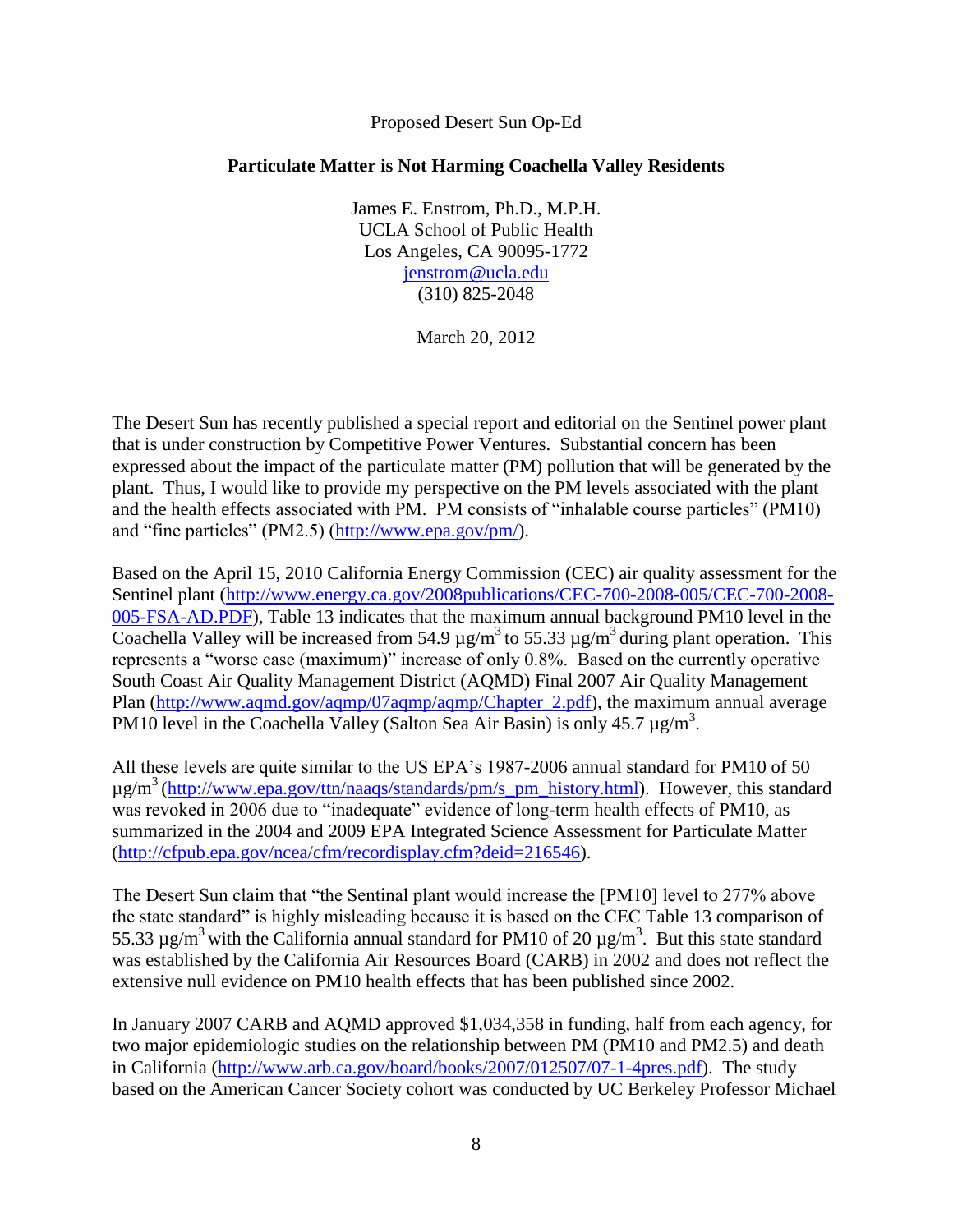Jerrett and thirteen other investigators. The study based on the California Teachers Study cohort was conducted by Dr. Michael Lipsett of the California Department of Public Health and nine other investigators. A primary purpose of these studies was to produce new California evidence "to assist with the review of ambient air quality standards."

The results of these two studies were published in 2011 and they both found no relationship between PM and total mortality in California. The Jerrett Study found that total mortality during 1982-2000 among about 75,000 California adults was not related to either PM10 or PM2.5 in 8 of 9 models tested [\(http://wmbriggs.com/blog/?p=4587\)](http://wmbriggs.com/blog/?p=4587). The Lipsett Study found that total mortality during 2000-2005 among about 75,000 female California teachers was not related to either PM10 or PM2.5 [\(http://ajrccm.atsjournals.org/content/184/7/828.short\)](http://ajrccm.atsjournals.org/content/184/7/828.short). The studies found some unexplained evidence of increased cardiovascular disease risk and decreased cancer risk, but there was no overall increased risk of death. These null results agree with the overwhelmingly null results for California that have been published since 2000, which include my 2005 results [\(http://www.scientificintegrityinstitute.org/Enstrom081111.pdf\)](http://www.scientificintegrityinstitute.org/Enstrom081111.pdf).

Thus, based on all the evidence described above, there is currently no health risk associated with PM in the Coachella Valley or in California as a whole and there will be no health risk from PM after the Sentinal power plant is operational. However, since AQMD and others have a different perspective and since the Desert Sun stated that "Robust debate on this issue is needed," I propose that an open forum be organized so that AQMD Executive Officer Barry Wallerstein and I can debate our different views on the health effects of PM in the Coachella Valley. Hopefully, our debate will help resolve the PM health effects issue.

Dr. Enstrom is on the research faculty at the UCLA School of Public Health and has been conducting epidemiologic research there since 1973.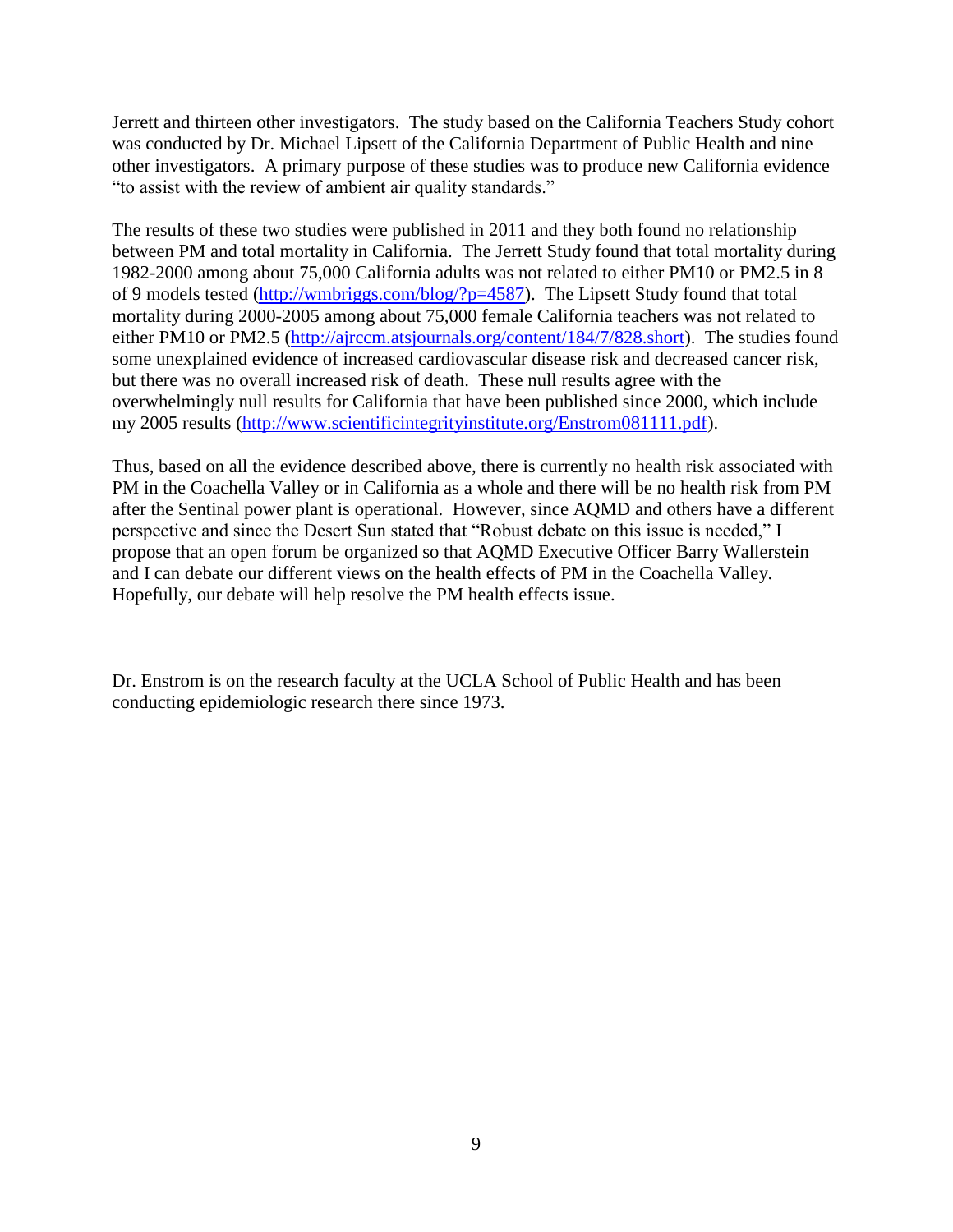<http://www.mydesert.com/apps/pbcs.dll/article?AID=2012203160311>

# **AQMD air quality workshop draws a crowd**

**7:32 AM, Mar. 16, 2012**



**Written by**

*[Erica Felci](mailto:erica.felci@thedesertsun.com)*

### *The Desert Sun*

PALM DESERT — A variety of nonprofit organizations, public agencies and green energy companies sent a clear signal Thursday that there's wide interest in securing some of the \$53 million of air quality funding coming to the Coachella Valley.

The bidders' workshop was part of a months-long process to determine which investments will help offset the pollution that will come from the Sentinel power plant near Desert Hot Springs.

More than 70 people sat through a short presentation by regional air quality professionals and spent the rest of the two-hour session asking technical questions about how they should submit ideas.

Starting today, the South Coast Air Quality Management District will hold smaller question-andanswer sessions throughout the desert.

"When there's money available, I can understand why a lot of people are particularly interested," Riverside County Supervisor John Benoit, a voting member of the air quality board, told the crowd.

"These are not tax dollars. These are mitigation dollars. There's going to be a lot of accounting, a lot of scrutiny."

The money is the result of Assembly Bill 1318, which state lawmakers passed in 2009 to speed up the Sentinel plant's development.

Instead of purchasing emission-offset credits on the private market, the legislation allowed the plant's developers to buy them directly from South Coast.

The result was a pot of funds that has since been earmarked for projects in the Coachella Valley.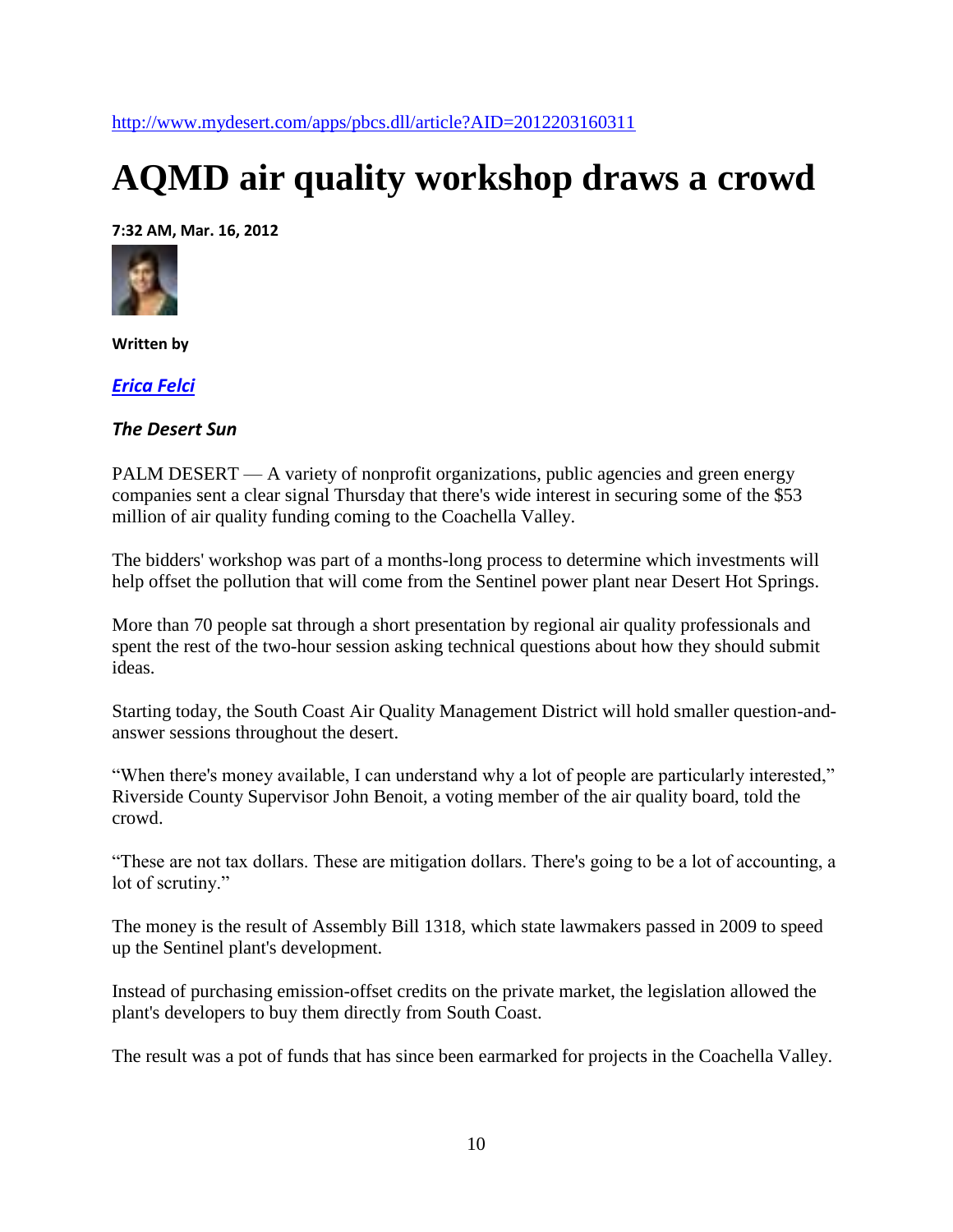The idea of available money is prompting local agencies and elected leaders to quickly gather consensus around both new ideas and long-shelved projects.

The biggest proposal to become public is a 54-mile green parkway along the Whitewater River wash. The plan, with an estimated \$80 million total cost, would allow bikers, joggers and drivers of golf carts and neighborhood electric vehicles to travel from Desert Hot Springs to Coachella.

The Coachella Valley Association of Governments' will ask the air quality board for as much as \$40 million toward the parkway.

(Page 2 of 2)

Other ideas come with smaller price tags.

Suzanne Seivright, who coordinates the Coachella Valley's Clean Cities coalition, said the group is working on a proposal that would replace diesel or outdated public vehicles and school buses with natural gas fleets.

The public-private partnership is still finalizing the details. But Seivright says it should cost less than \$3 million and promised air quality officials on Thursday that it "will knock your socks off."

Except for promising to spend all of the money in the desert, the air quality board hasn't provided a lot of hints on how it would prefer to invest the \$53 million.

"We're looking for the best list of projects. A very large project could qualify, a very small project could qualify," said Barry Wallerstein, the air quality district's executive officer.

"I doubt the board will fund just one project."

Groups must apply for funding before June 8.

By law, at least 30 percent of the money must be spent within 6 miles of the plant.

Another 30 percent must be spent in the desert's environmental justice areas, where at least 10 percent of the population is below the poverty level and residents experience disproportionate impacts from poor air quality.

"When we've had other pots of money like this, it hasn't gone to a single community," Wallerstein said.

"This is kind of unique."

Erica Felci is a political reporter for The Desert Sun. She can be reached at (760) 778-4644, [erica.felci@thedesertsun.com,](mailto:erica.felci@thedesertsun.com) or @EricaFelci on Twitter.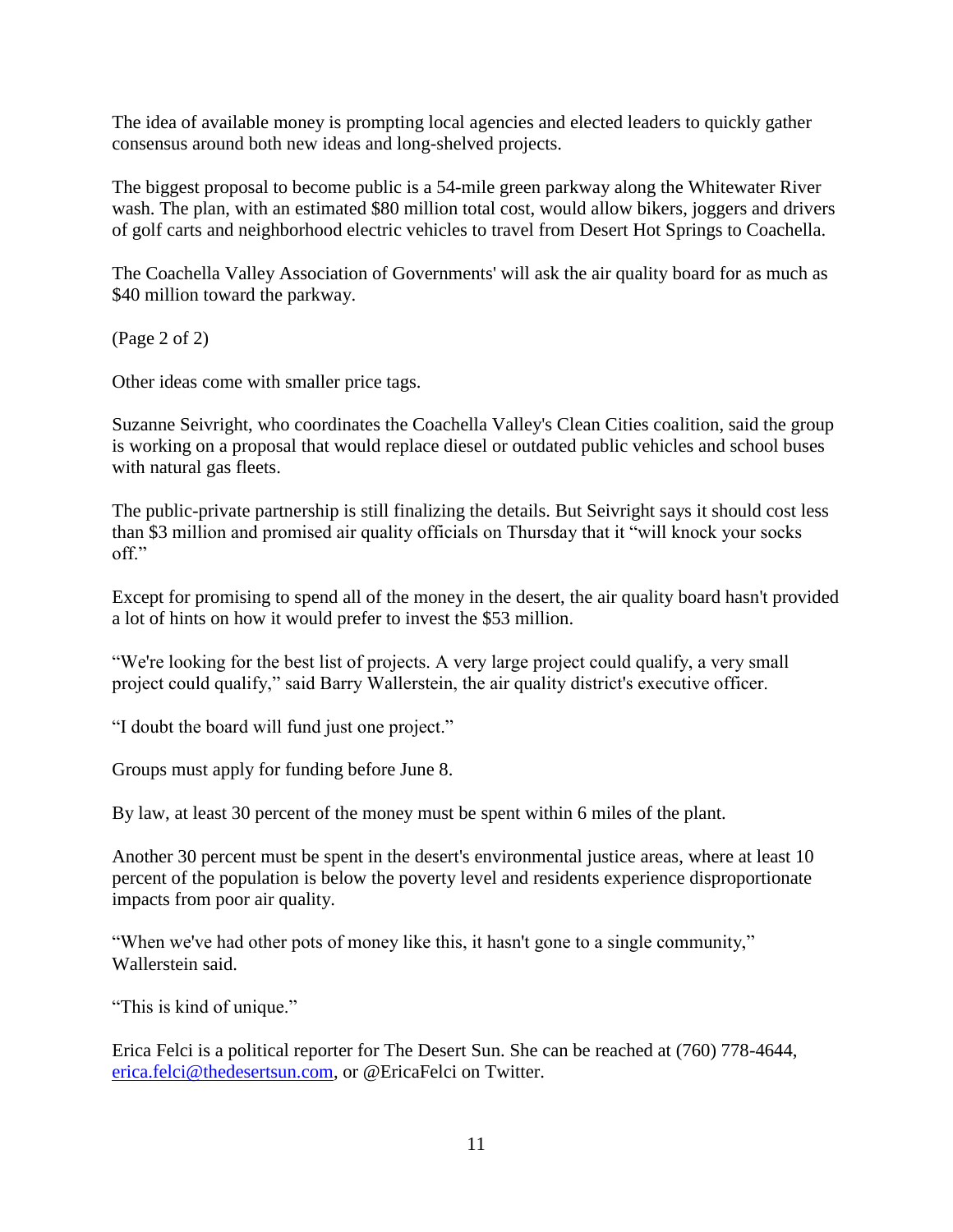## **Our Voice: Reducing pollution must be the Sentinel fee's goal**

**10:03 AM, Mar. 14, 2012**

**Written by**

### *The Desert Sun Editorial Board*

The Desert Sun loves the idea of the 54-mile Whitewater River Trail for electric vehicles, bikers, hikers and horses from Desert Hot Springs to Coachella. But we doubt it would be the most effective way to mitigate the pollution that will be generated by the Sentinel natural gas power plant under construction west of Desert Hot Springs.

Its eight 90-foot smokestacks are expected to generate 1 million tons of carbon dioxide a year. While that will enlarge our carbon footprint, the real threat to public health is small particle matter pollution known as PM-10. The valley's PM-10 levels are already 200 percent above the state standard. The Coachella Valley Association of Governments funds street sweepers to control PM-10. The Sentinel plant could increase the level to 277 percent above the state standard. This is the most difficult pollutant to control because that's how the plant will operate — converting natural gas into particulate matter.

This area already has some the highest rates of air pollution in the country, mostly because of smog that blows in from the Los Angeles basin.

Competitive Power Ventures, which is financing the plant, is required to contribute \$53 million toward projects to protect the air quality of the Coachella Valley.

The "peaker" plant is a state-of-the-art project that will kick in during times of peak power demands, 15 percent to 30 percent of the year. The peak periods occur when it becomes extremely hot in the desert and when air conditioning is most essential. The South Coast Air Quality Management District board, which controls the money, wisely voted to devote all of the mitigation fee to the Coachella Valley.

The multi-use trail would encourage the use of zero-emission vehicles and bicycles for short trips. It also would encourage a healthy lifestyle, a godsend for cyclists, runners, hikers and equestrians. It also could be a tourist attraction. But other proposals would have a greater impact on air quality.

For instance, CVAG wants to spend some of the money to provide up-front financing for property owners to install solar panels or other energy-efficient improvements. That could help,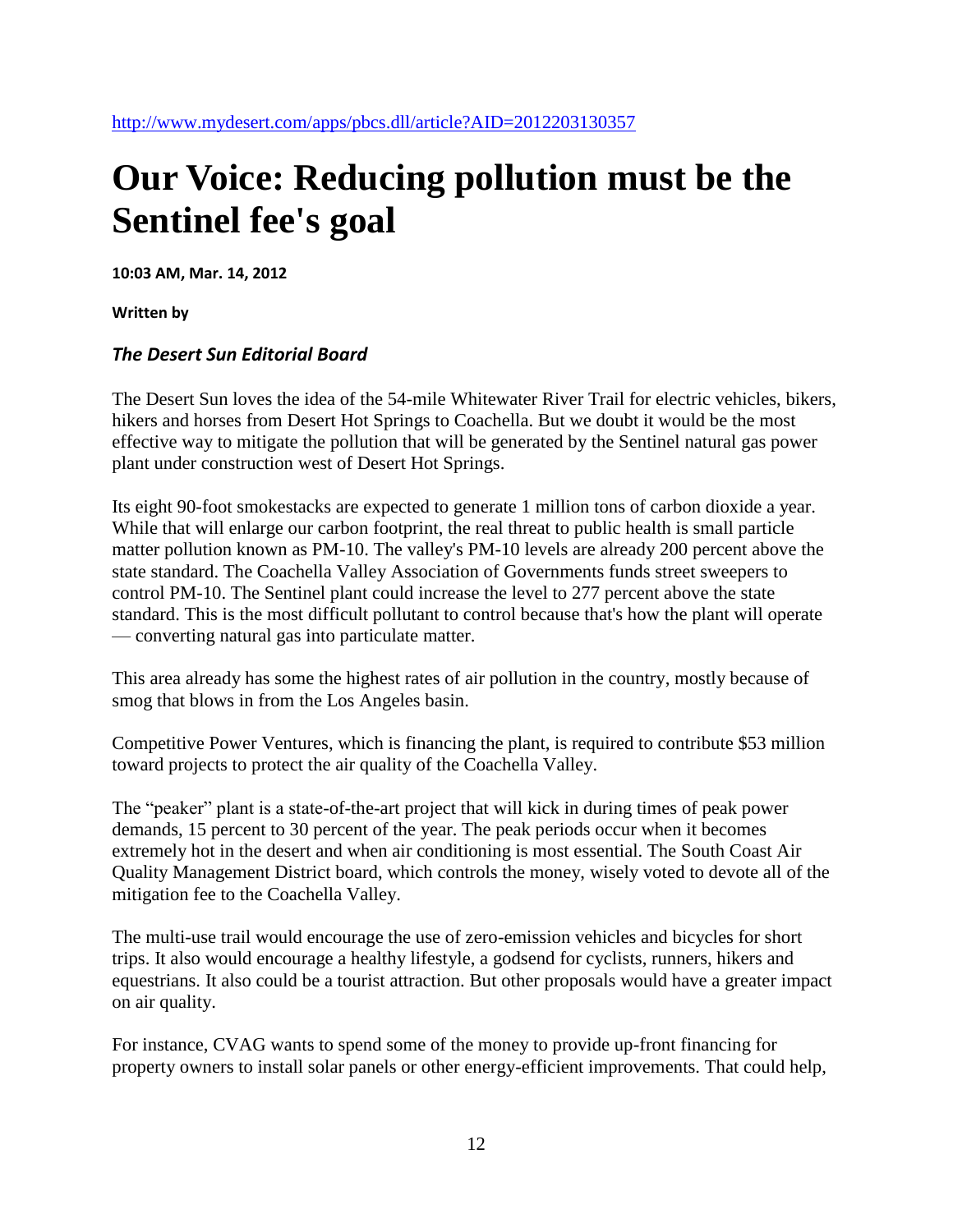but Coachella Valley could power itself 100 percent with solar and wind and that still might not reduce emissions from the plant. Clouds over solar panels could make the plant more active.

Another idea is to convert more school buses from diesel to compressed natural gas. In the Desert Sands Unified School, 34 of its 48 buses run on CNG, which saves \$200,000 a year in fuel costs. Palm Springs Unified has 14 CNG buses and Coachella Valley Unified has 10. However, there is no CNG fueling station in Coachella and it costs more than the potential savings to drive to Indio to gas up. Converting all school buses to CNG and building a CNG station in Coachella would help. However, burning more natural gas also increases PM-10.

A million trucks a year and about 70 freight trains a day pass through the valley. If more of those were powered by more efficient engines, that also would help.

CVAG's executive committee voted 12-1 to endorse the trail and commit \$20 million in highway funds toward it. Coachella Councilman Steve Hernandez was the lone dissenting vote, saying east valley groups are concerned about getting their fair share, even though 30 percent of the funds must be spend in economically depressed areas and 30 percent must be spent in the area most directly affected — Desert Hot Springs.

Robust debate on this issue is needed. The air quality board's primary goal must be to find the most effective ways of protecting the health of Coachella Valley residents, no matter how much fun that happy trail might be.

## **Pollution-reduction ideas**

A workshop will be held at 2 p.m. **Thursday** at the UCR Palm Desert campus, 75-080 Frank Sinatra Drive. For more information, call (909) 396-3106 or visit [www.aqmd.gov](http://www.aqmd.gov/)

*An earlier version of this editorial listed an incorrect date for the workshop.*

### **Proposals include:**

School bus retrofit or replacement Heavy-duty diesel truck replacement Agricultural diesel engine replacement and dust control for fields and roads Truck stop electrification to reduce idling Air filtration in schools or commercial buildings Weatherizing buildings and homes Renewable power generation at public buildings Renewable distributed power Infrastructure improvements, such as paving of parking lots or unpaved roads; pathway construction to reduce congestion and promote walking, bicycling and/or near-zero or zero emission vehicles; and electric charging or CNG refueling stations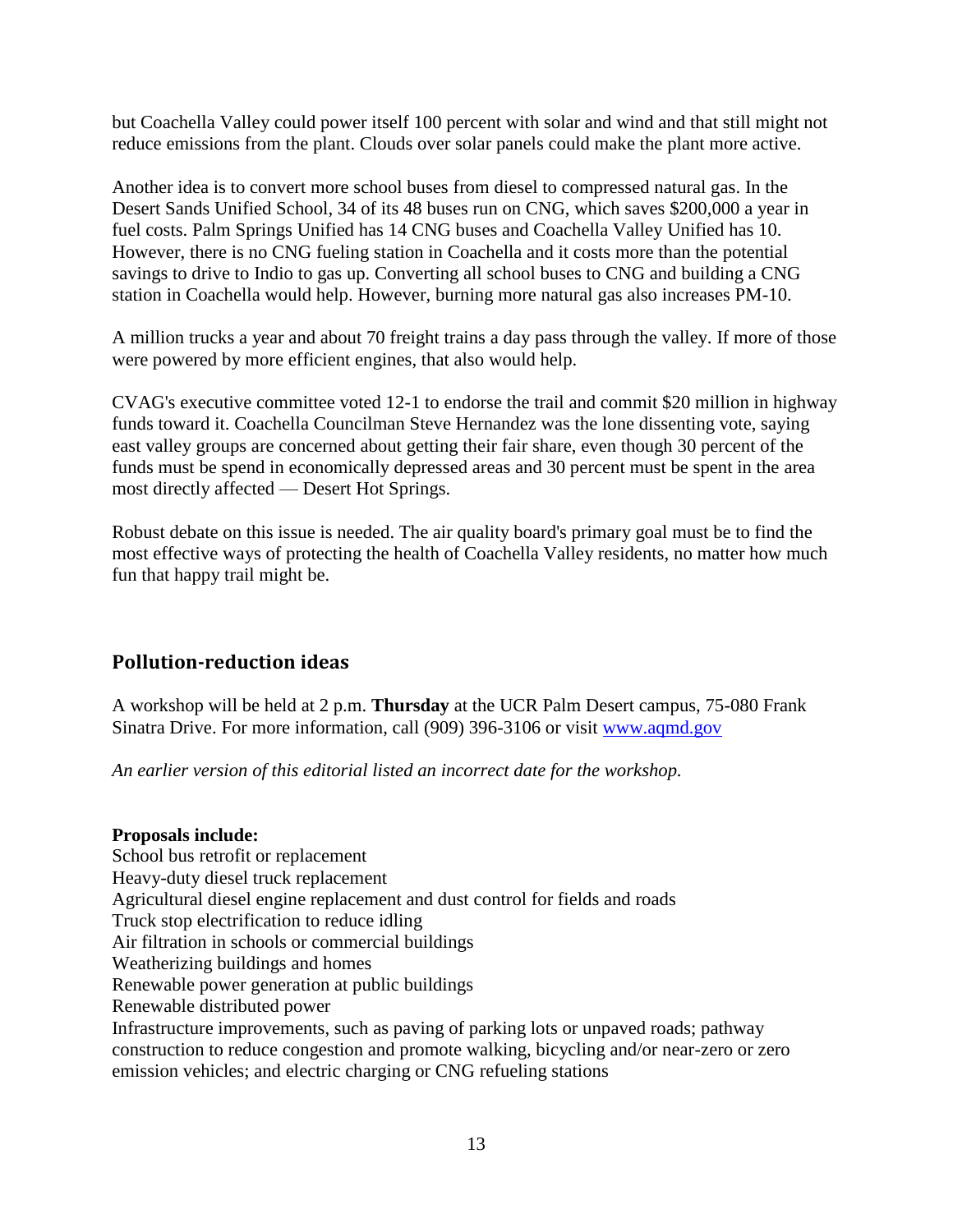<http://www.mydesert.com/apps/pbcs.dll/article?AID=2012203110328>

# **Sentinel peaker plant brings power, pollution and \$53 million**

**Desert Sun special report: New power plant's benefits come at a cost to valley's air quality**

**1:13 AM, Mar. 11, 2012**



**Workers build a foundation at the CPV Sentinel peaker power plant. The plant, which would be able to run up to 116 days a year, will have eight General Electric LMS-100 turbines that each will be able to produce 100 megawatts. / Omar Ornelas, The Desert Sun**



**Written by**

*K [Kaufmann](mailto:k.Kaufmann@thedesertsun.com)*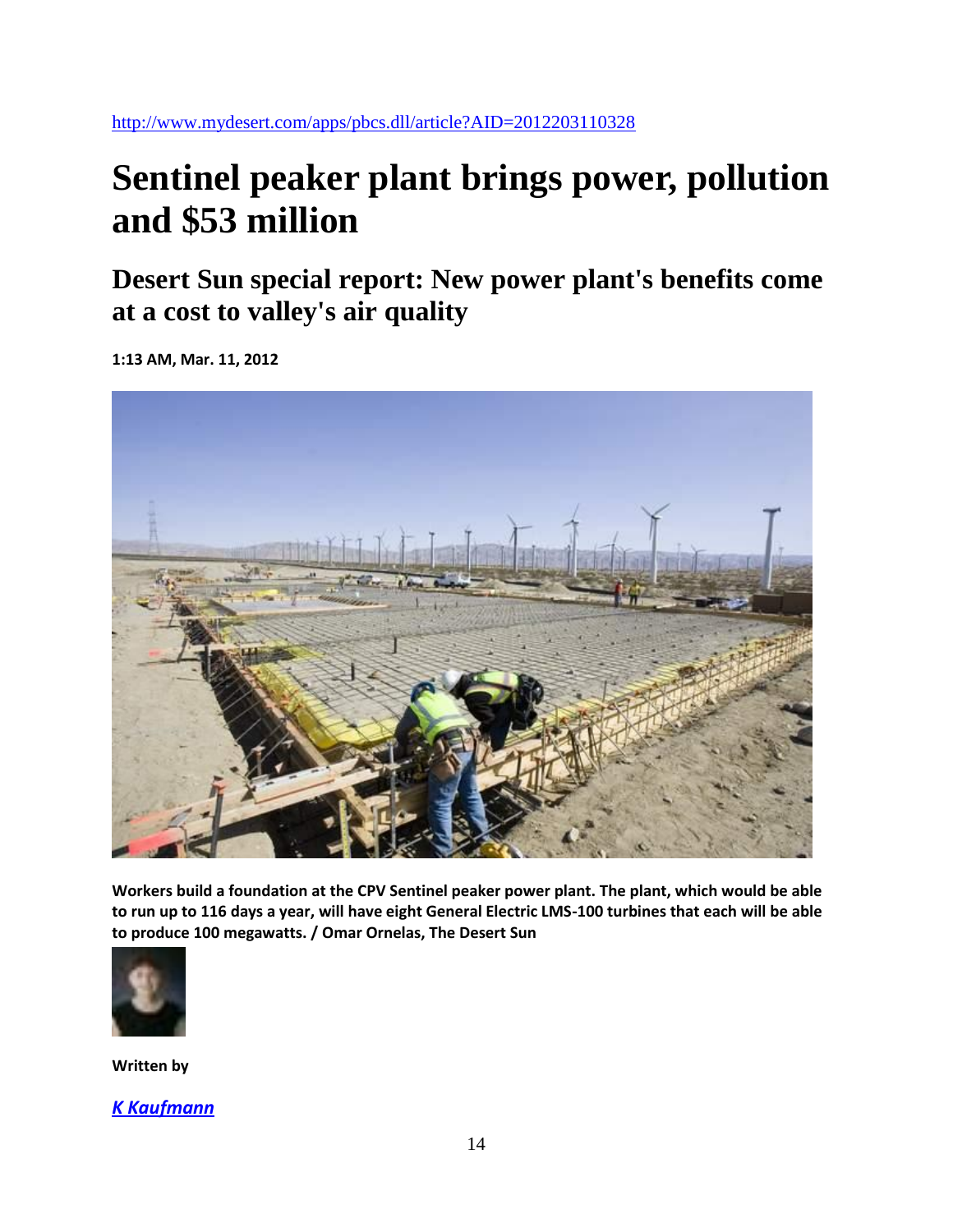### *The Desert Sun*

For the past four years, what most people in the Coachella Valley have heard about Competitive Power Ventures' natural gas-fired Sentinel electric plant can be summed up in two words: Power and money.

The 800-megawatt peaker plant now under construction in North Palm Springs amid hundreds of windmills has been promoted as the answer to the valley's need for extra power during its blistering summer days and for a supplement to its growing supplies of solar and wind energy.

The \$900 million, privately funded project would power the desert economy as well, creating hundreds of jobs and generating millions of dollars in sales and property taxes for local coffers.

Then there's the windfall \$53 million coming to the region in mitigation fees CPV has paid to the South Coast Air Quality Management District to fund clean air initiatives.

"It's important to note as well that by bringing a new facility like this one online, it enables us to put offline older, less efficient and more heavily polluting facilities," said Assemblyman V. Manuel Pérez, the Coachella Democrat who wrote the law that created the mitigation fund.

But — as controversy grows over what kind of projects that money should be used for — what's been missing from the equation are the hundreds of thousands of pounds of pollution and greenhouse gases the plant will pump into the valley's air over its expected 30-year life-span.

As a peaker plant — able to run a maximum of 116 days a year once it begins operating next winter — Sentinel and its eight 90-foot-tall smokestacks could spew more than 1 million tons of carbon dioxide per year, according to the final approval from the California Energy Commission.

That's the equivalent of adding 188,334 cars per year to the valley's roads, using formulas from the Environmental Protection Agency.

The region already suffers from high pollution rates from smog, ozone and other emissions blown in from Los Angeles ports and carried east with about a million trucks that travel Interstate 10. The valley's surrounding mountains, low elevations and strong winds further aggravate the problem.

In the American Lung Association's annual air pollution rankings, Riverside County has received an "F" every year since 1999.

Regional air quality figures — using maximum, worst-case estimates — indicate emissions from Sentinel could push already-high pollution levels as much as 277 percent over annual state limits for particulate matter, the tiny particles from the plant's combustion that can have major health impacts.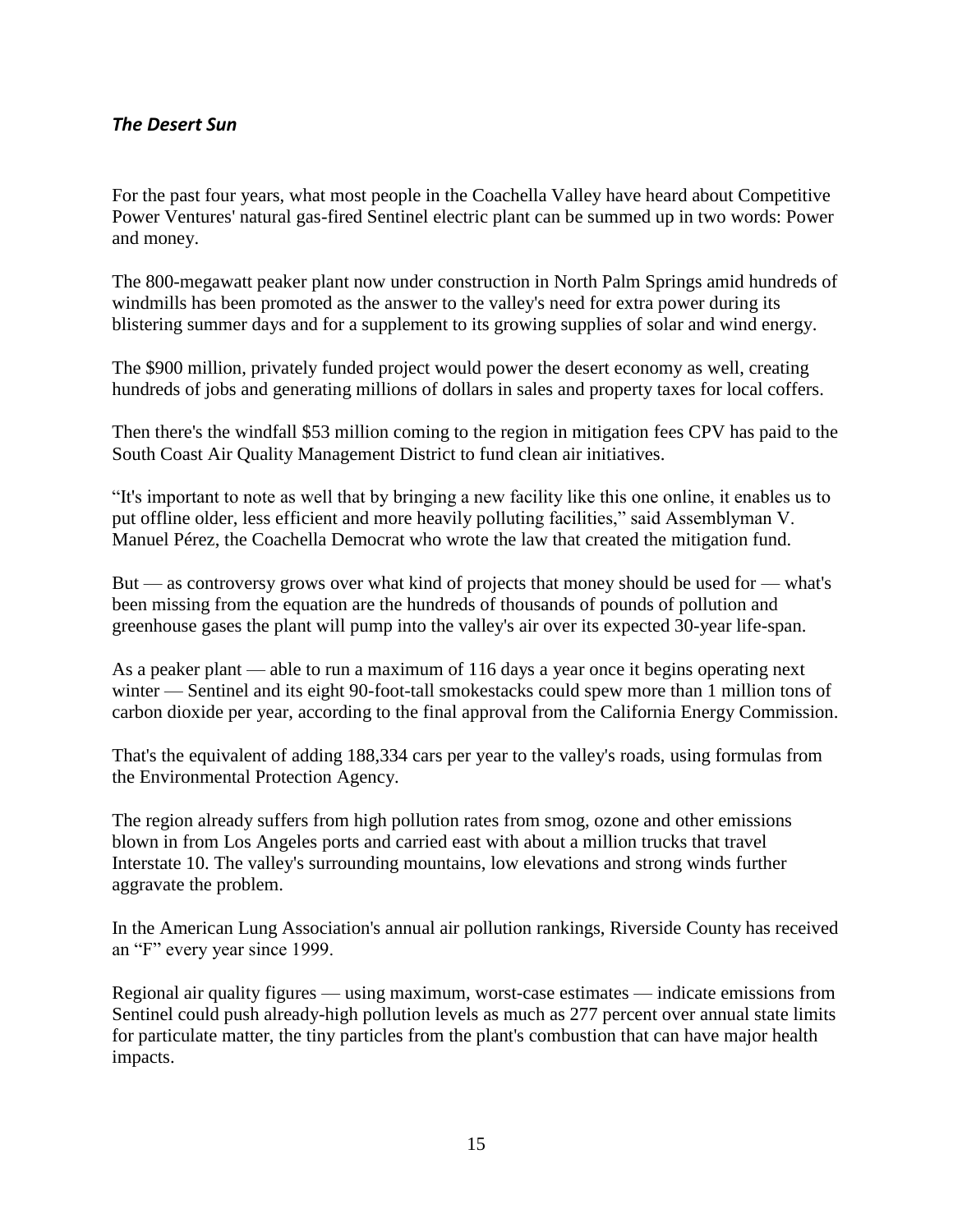"Natural gas power plants are really PM facilities. They take natural gas and turn it into particulate matter, really small particulate matter," said Angela Johnson Meszaros, attorney for California Communities Against Toxics, an L.A. nonprofit organization that has filed a series of lawsuits to stop the plant.

Sentinel supporters counter that the plant's future pollution has already been offset by emission credits that CPV was required to buy from the air district — the source of the \$53 million.

"The offsets represent emissions permanently erased from regional facilities permanently shut down or no longer emitting," said Sam Atwood, spokesman for the Air Quality Management District.

"As growth occurs, air pollution increases; we've accomplished growth without that increase."

The catch — and a point of the continuing litigation — is that CPV's purchase of the offsets from the district represents a unique situation, the result of the law Pérez wrote to help the project overcome its legal obstacles.

The recent suit California Communities filed against the Environmental Protection Agency, AQMD and CPV is in the U.S. 9th District Court of Appeals. A hearing is likely between May and November, Johnson Meszaros said.

With concrete poured on the project site, and turbines and eight 90-foot-tall smokestacks waiting to be assembled and installed, such matters may seem a moot point. The litigation has yet to stop construction, and neither CPV nor AQMD officials expect it will.

Still, with \$53 million on the table, balancing the plant's economic benefits and public health impact might be a critical first step in deciding how to spend the money.

Michael Kleinman, a professor at University of California, Irvine's School of Medicine, who has studied the health impact of air pollution, says the district's use of offsets doesn't guarantee clean air.

"If you look at it as a zero-sum game, if you're reducing the total amount of pollution, it's good for someone," he said. "It's not going to improve your air quality; it's going to make the local air quality worse."

"When you are talking about energy generation, you are always going to have tradeoffs," Pérez agreed.

"There's still going to be an impact to public health, and therefore it's essential to accurately quantify those impacts and then aggressively work to mitigate them. That's what the mitigation fund is for."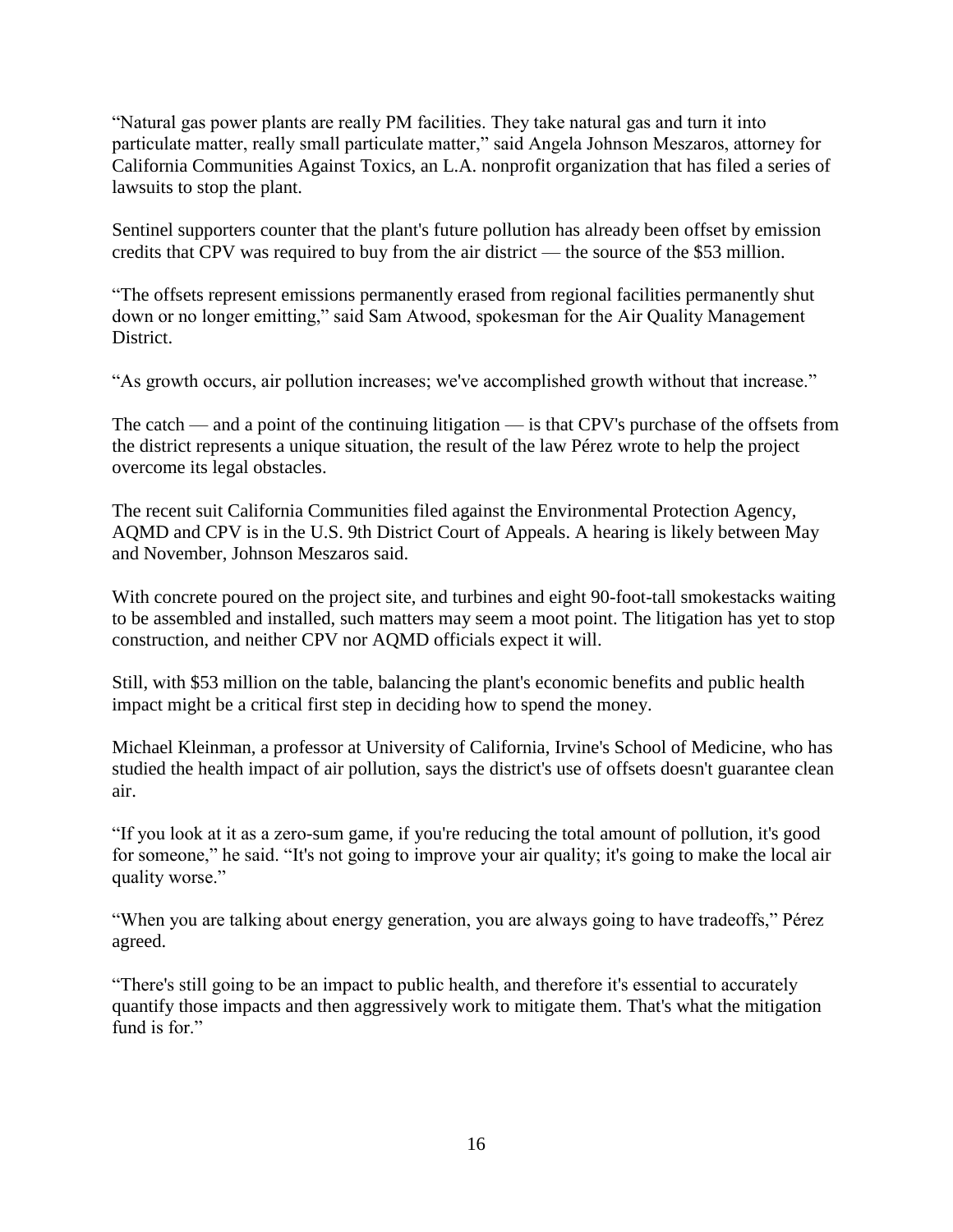### **Plant will help fill in several power gaps**

The need for peaker plants such as Sentinel is undeniable and essential for maintaining California's energy supplies, says Stephanie McCorkle, director of communications for the California Independent System Operator Corporation, which regulates power supplies for the grid statewide.

Beyond providing quick power at times of high demand, a peaker's ability to fire up or shut down in minutes can smooth out uneven power flows on the grid resulting from new "smart" technology and the addition of wind and solar energy supplies. Integrating renewables is a high priority to meet California's 33 percent renewable energy standards by 2020, she said.

The state also faces the possible loss of 12,000 megawatts of power due to a new rule on the water cooling of coastal power plants that may result in the retrofitting or closure of up to 11 of these facilities over the next five years.

"There's more interaction on the grid for demand response; there are more dynamics. We're seeing a historic shift in the electricity industry; we haven't seen a change like this in 100 years," McCorkle said.

"We're trying to educate policy-makers about the need for flexible capacity. We're not going to have as much hydro. Gas-fired generation is critical to reliability. The faster you can get power on the grid, the more valuable those megawatts will be."

If run at maximum capacity, Sentinel's eight natural gas turbines will produce enough electricity to power 640,000 homes, CPV spokesman Will Mitchell said.

The company has a 10-year contract to sell all of the power from the plant to Southern California Edison, and Mitchell expects that will keep Sentinel running at or near full capacity.

Edison officials confirmed the contract but said it's not possible to know how often the plant will be online, how much of its power will be needed or whether it will be used in the Coachella Valley.

That will be determined by California ISO through competitive bidding on its spot market to ensure adequate power reserves.

"Power plant units bid in a day ahead and the day of to provide standby power in case we lose a power plant or demand suddenly skyrockets," McCorkle said.

## **Fewer construction jobs created so far in valley**

The plant also has delivered on local jobs, though not quite as many as promised.

CPV originally estimated Sentinel would take about 18 months to build and employ an average of 200 workers, with a peak of 370 by its sixth month.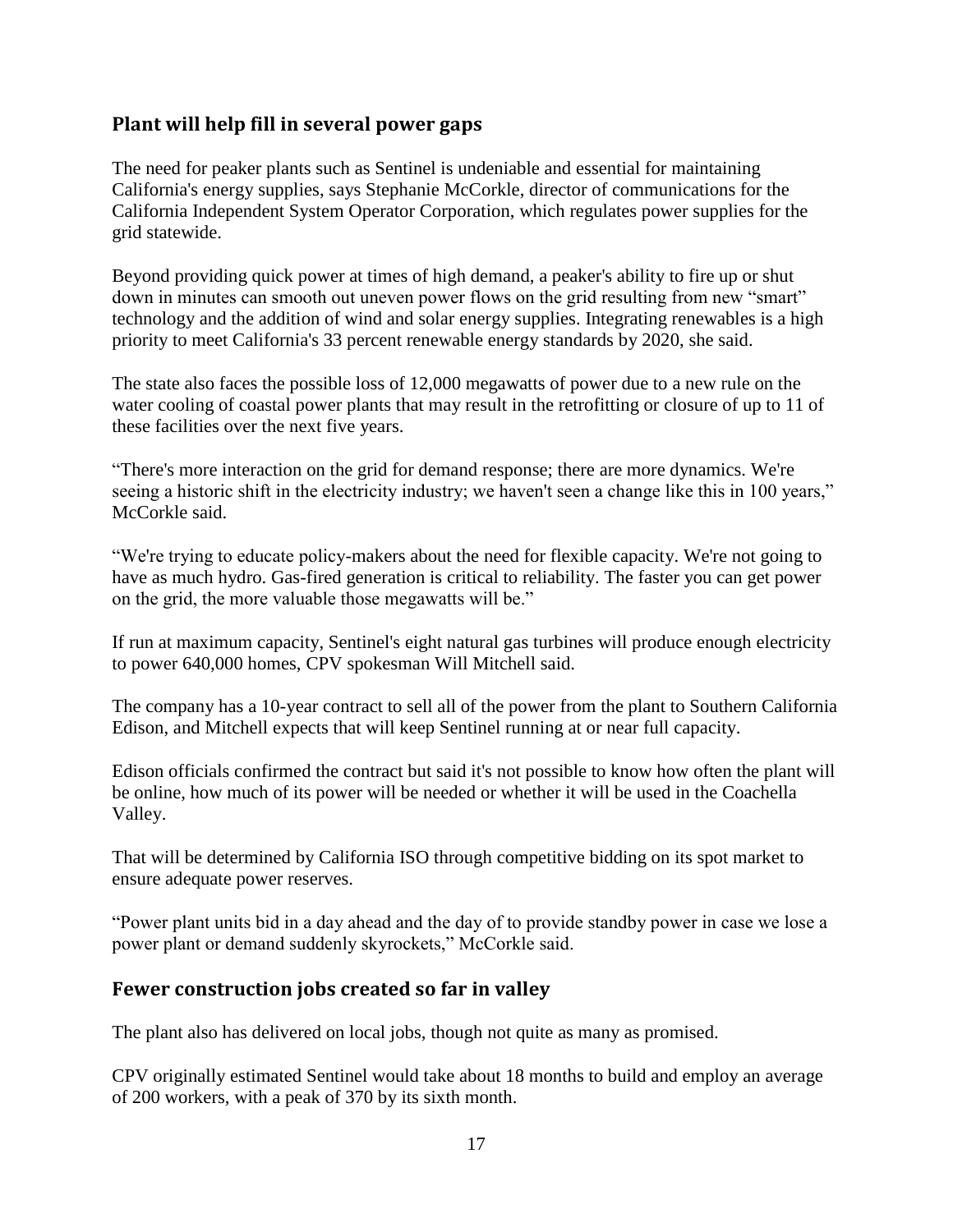Now almost halfway through construction, the project is running on schedule but has only 150 workers onsite, with about 120 coming from union hiring halls in Riverside and San Bernardino, said Mark McDaniels, manager for the project.

Expected job numbers for the project now top out at 250, Mitchell said.

Much of the work so far has been done by subcontractors, so day-to-day employment figures are hard to pin down, said Bill Perez, business manager for the Riverside & San Bernardino Counties Building and Construction Trades Council.

He estimated about 25 percent of the workers on-site are valley residents, with the balance coming from the Inland Empire. The percentage of valley workers should rise as the turbines and plants are built, he said.

Riverside County Supervisor John J. Benoit said the project's contributions to the county's budget will be helpful but modest — about \$5.1 million in property taxes and \$2.3 million in sales taxes.

The lower jobs numbers are predictable, Benoit said.

"When we get down to all these projects, they're a little overoptimistic in their projections."

## **Air studies still unclear on micro-particles**

Natural gas is, undoubtedly, the cleanest burning of all fossil fuels, with greenhouse gas emissions about 43 percent less than coal and 30 percent less than oil, according to the Union of Concerned Scientists.

Sentinel's eight GE turbines will use the best available technology for reducing and containing emissions — a process called selective catalytic reduction.

Particulate matter, called PM-10 and PM-2.5, is very small particles that result from the combustion of fossil fuels, including natural gas. PM-10 stands for particles of 10 microns or less; PM-2.5 is 2.5 microns or less. A micron is one-millionth of an inch.

The estimates for Sentinel have the plant pumping about 118,000 pounds of PM-10 into the air its first year of operation and an additional 112,000 pounds each year for the life of the plant.

A growing number of studies suggest there is no threshold below which these particulates don't cause health problems.

More worrisome, and harder to quantify, are even smaller, ultrafine particles — under 2.5 microns — that natural gas plants also produce, Kleinman said.